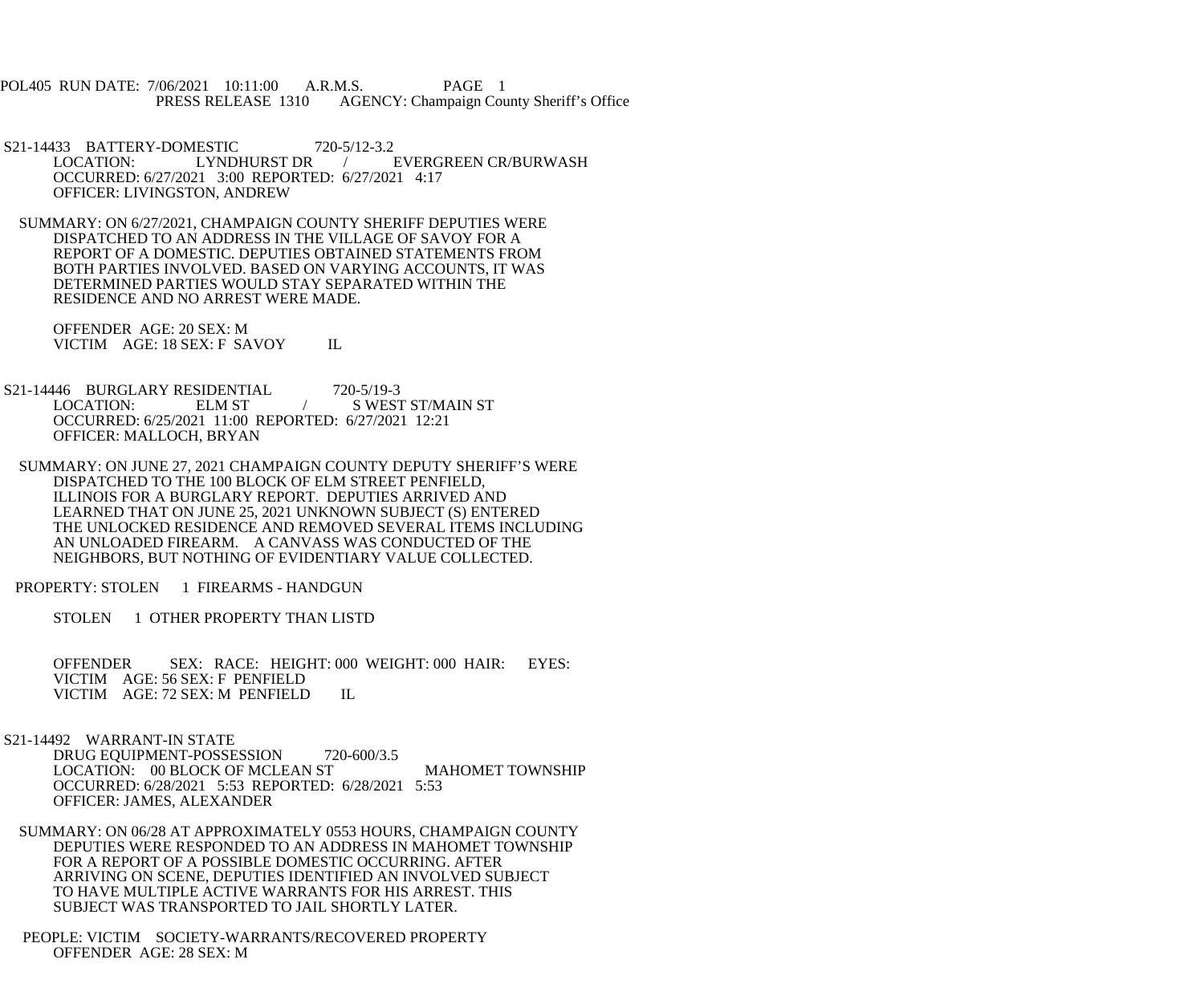POL405 RUN DATE: 7/06/2021 10:11:00 A.R.M.S. PAGE 2<br>PRESS RELEASE 1310 AGENCY: Champaign Cou AGENCY: Champaign County Sheriff's Office

- ARRESTS: DOCKRILL CHRISTOPHER DAVID AGE: 28 SEX: M 307 MCLEAN ST MAHOMET IL CHARGE: WARRANT-IN STATE WARRANT WARRANT-IN STATE<br>AT: 307 MCLEAN ST BY: JAMES, ALEXANDER HUBBARD, ROBERT I ST BY: JAMES, ALEXANDER<br>CHRISTOPHER DAVID AGE: 2 DOCKRILL CHRISTOPHER DAVID AGE: 28 SEX: M 307 MCLEAN ST MAHOMET IL CHARGE: WARRANT-IN STATE WARRANT WARRANT-IN STATI<br>AT: 307 MCLEAN ST BY: JAMES, ALEXANDER HUBBARD, ROBERT AT: 307 MCLEAN ST BY: JAMES, ALEXANDER<br>DOCKRILL CHRISTOPHER DAVID AGE: 2 AGE: 28 SEX: M 307 MCLEAN ST MAHOMET IL WARRANT WARRANT-IN STATE CHARGE: WARRANT-IN STATE WARRANT WARRANT-IN STATI<br>AT: 307 MCLEAN ST BY: JAMES, ALEXANDER HUBBARD, ROBERT VST BY: JAMES, ALEXANDER<br>CHRISTOPHER DAVID AGE: 2 DOCKRILL CHRISTOPHER DAVID AGE: 28 SEX: M 307 MCLEAN ST MAHOMET IL CHARGE: WARRANT-IN STATE WARRANT WARRANT-IN STATE<br>AT: 307 MCLEAN ST BY: JAMES, ALEXANDER HUBBARD, ROBERT AT: 307 MCLEAN ST BY: JAMES, ALEXANDER<br>DOCKRILL CHRISTOPHER DAVID AGE: 2 DOCKRILL CHRISTOPHER DAVID AGE: 28 SEX: M 307 MCLEAN ST MAHOMET IL CHARGE: WARRANT-IN STATE WARRANT WARRANT-IN STATE<br>AT: 307 MCLEAN ST BY: JAMES. ALEXANDER HUBBARD. ROBERT BY: JAMES, ALEXANDER HUBBARD, ROBERT
- S21-14571 BURGLARY RESIDENTIAL 720-5/19-3 LOCATION: 00 BLOCK OF PATRICK HENRY CR URBANA OCCURRED: 6/28/2021 20:05 REPORTED: 6/28/2021 20:05 OFFICER: FRANZEN, KEVIN
- SUMMARY: THE RP/VICTIM ARRIVED HOME FROM COLLEGE AND OBSERVED SEVERAL PERSONAL ITEMS HAD BEEN STOLEN. THE RP DID NOT OBSERVE ANY SIGNS OF FORCED ENTRY AND IS CURRENTLY GETTING INFORMATION ON A POSSIBLE SUSPECT.
- PROPERTY: STOLEN 1 JEWELRY-NECKLACE
	- STOLEN 1 JEWELRY-WATCH
	- STOLEN 30 CLOTHING-NOT FURS
	- STOLEN 1 COMPUTER-SOFTWARE / GAME
	- OFFENDER SEX: RACE: HEIGHT: 000 WEIGHT: 000 HAIR: EYES:<br>VICTIM AGE: 19 SEX: M URBANA II. VICTIM AGE: 19 SEX: M URBANA
- S21-14877 WARRANT-IN STATE CONSPIRE<br>LOCATION: BRANCH DR / BROOKSHIRE D BROOKSHIRE DR E/GEOR OCCURRED: 7/01/2021 19:03 REPORTED: 7/01/2021 19:03 OFFICER: WELDON, MATTHEW
	- SUMMARY: DEPUTIES WERE DISPATCHED TO A CHAMPAIGN TOWNSHIP RESIDENCE IN REFERENCE TO A SUBJECT WITH AN ACTIVE ARREST WARRANT. THE SUBJECT WAS LOCATED, PLACED UNDER ARREST, AND